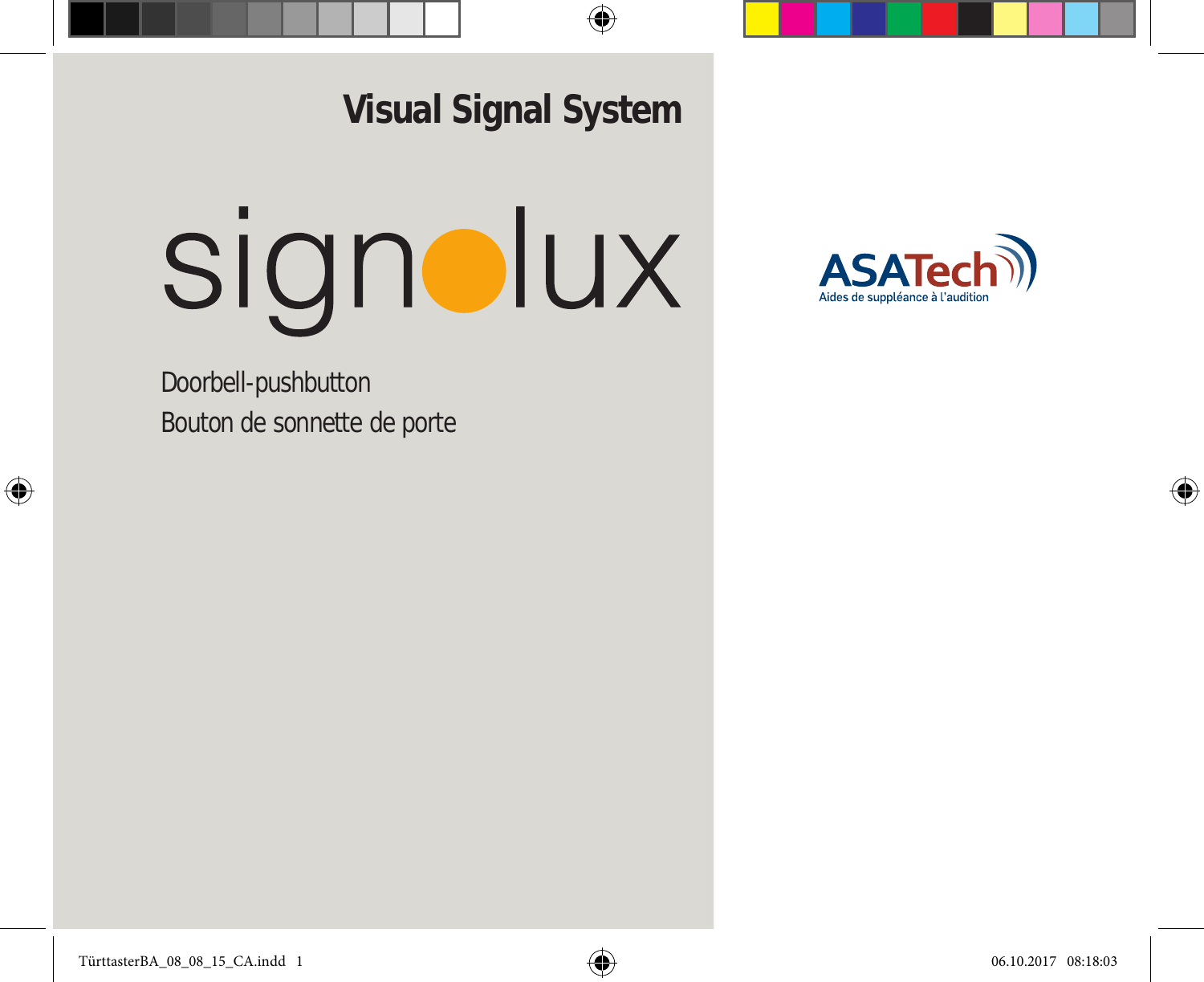We would like to congratulate you on purchasing a »signolux« signal system! You have chosen modern and reliable devices. Kindly read the user manual carefully in order to start using the device properly and to familiarise yourself with all the possibilities of the system.

#### Package contents

Kindly check if all following parts are included:

- Doorbell-pushbutton
- Battery (CR2032)
- Double-sided adhesive strip
- User manual
- Warranty card

Should any parts be missing, kindly contact your specialist dealer or the manufacturer directly.

# Safety instructions

- Prior to putting the device into operation and using it, kindly read this manual thoroughly and in full.
- Store this operating manual in a safe place so that it is also accessible for other users at any time.
- When using power tools always follow the instructions of the manufacturer and wear suitable protective equipment (e.g. protective goggles).
- Kindly check before starting to drill if there are any hidden electric cables and water pipes in the walls. In case of doubt we recommend using a a cable detector.

#### Functioning principle

A »signolux« light signal system consists of at least one transmitter (e.g. doorbell pushbutton) and a »signolux« receiver. Up to 8 transmitters can be integrated. If e.g. the doorbell pushbutton is pressed, a radio signal (radio impulses on 418 MHz / 915 MHz) are transmitted to the »signolux« receiver. This one signals the received signals acoustically and visually with sounds and light signals.

## Setup

#### 1. Inserting and replacing the battery

In order to be able to insert the coin cell battery (type CR 2032) you first have to open the battery compartment.

a) Place the doorbell pushbutton in such a way on the work surface that the two rotation axes of the transparent plastic face are at the rear (fig. 1 A and C).



Figure 1: Doorbell-pushbutton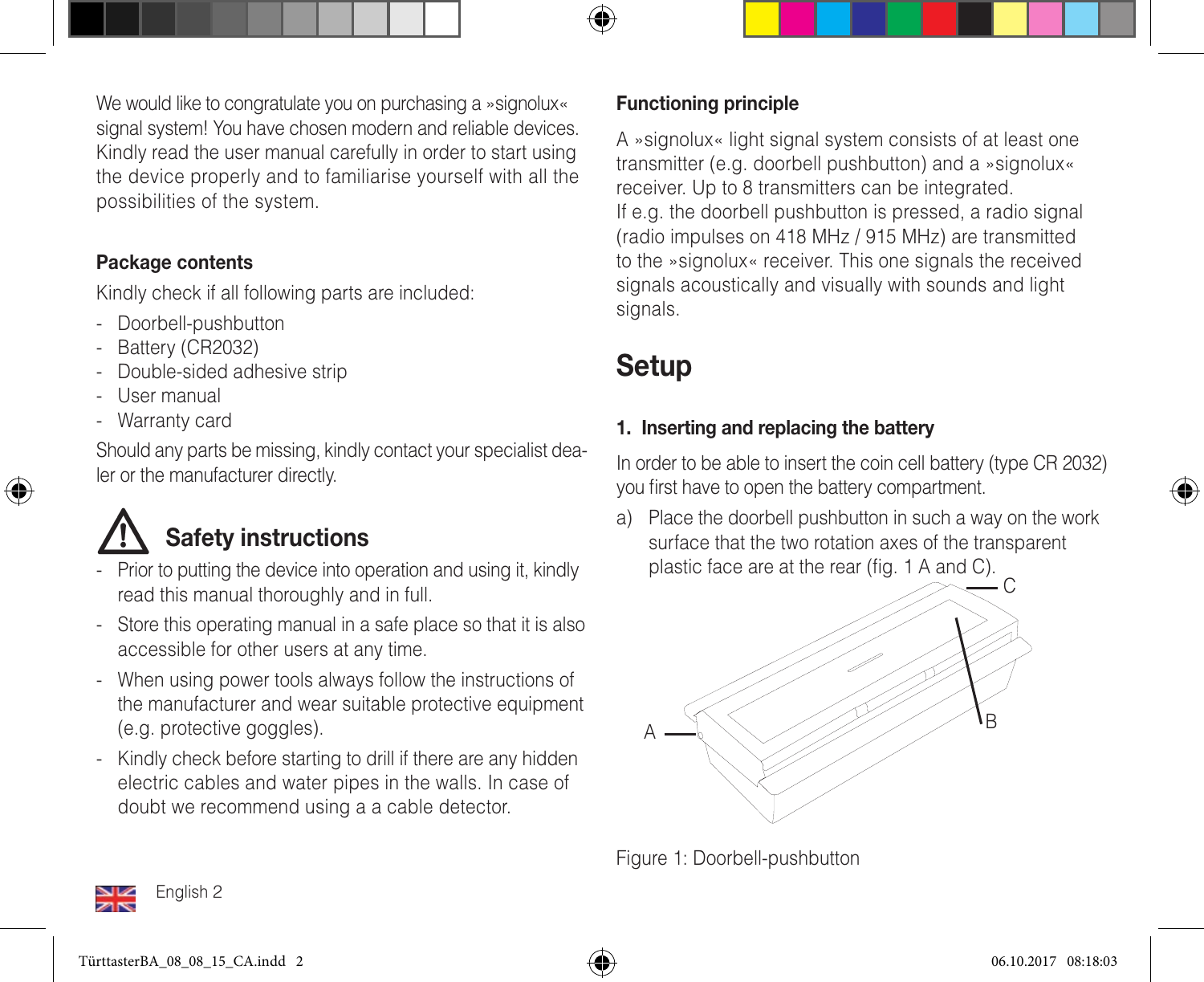- b) Using a pointed object (e.g. pen) carefully press now the small pin on the left side (fig. 1 A).
- c) Now you should be able to push up and remove the trans parent plastic face (fig. 1 A).
- d) You can now open the small screw (fig. 1 B) using a small Phillips screwdriver and remove the front of the doorbell pushbutton behind which there is the PCB with the battery.
- e) Insert the battery (coin cell CR 2032) into the plastic support on the PCB (fig. 2 D).



Figure 2: Battery compartment

- f) If you would like to replace a battery, remove the old one with a small flat screwdriver from its plastic support by lifting the edge slightly (fig. 2 E). Afterwards you can insert a new battery. Kindly ensure correct polarity of the battery.
- g) Please refer to step 3 for the assembly of the doorbell pushbutton.

#### 2. Label name tag and insert

- a) If you have not opened the housing yet, kindly proceed as described under step 1 a) to c).
- b) The transparent plastic face consists of two parts. The labelled name tag can be inserted between them (dimensions: 94 x 24 mm). Kindly ensure that the label ling is right way up. Kindly also keep in mind that the name tag has a cutout that does not cover the light diode or at least lets the light pass through.
- c) Put the two transparent parts of the plastic face back together so that the notches interlock.
- d) Please refer to step 3 for the assembly of the doorbell pushbutton.

#### 3. Assembly

- a) If you have changed only the name tag, proceed to step e)
- b) Before assembling ensure that the small screw (fig. 1 B) can grip at the right spot. If required turn one part of the housing by 180°. Please make sure that the rubber gasket sits correctly within the housing.
- c) Insert the front face into the housing of the doorbell push button and press both firmly together until the housing parts lock in place.
- d) Carefully drive in the small screw (fig. 1 B) with a small Phillips screwdriver.
- e) Now hold the doorbell pushbutton in such a way that the small screw (fig. 1 B) is on the right.
- f) At the right side of the pushbutton there is a small open ing (fig. 1 C) where the hinge pin of the transparent plastic face can be inserted.



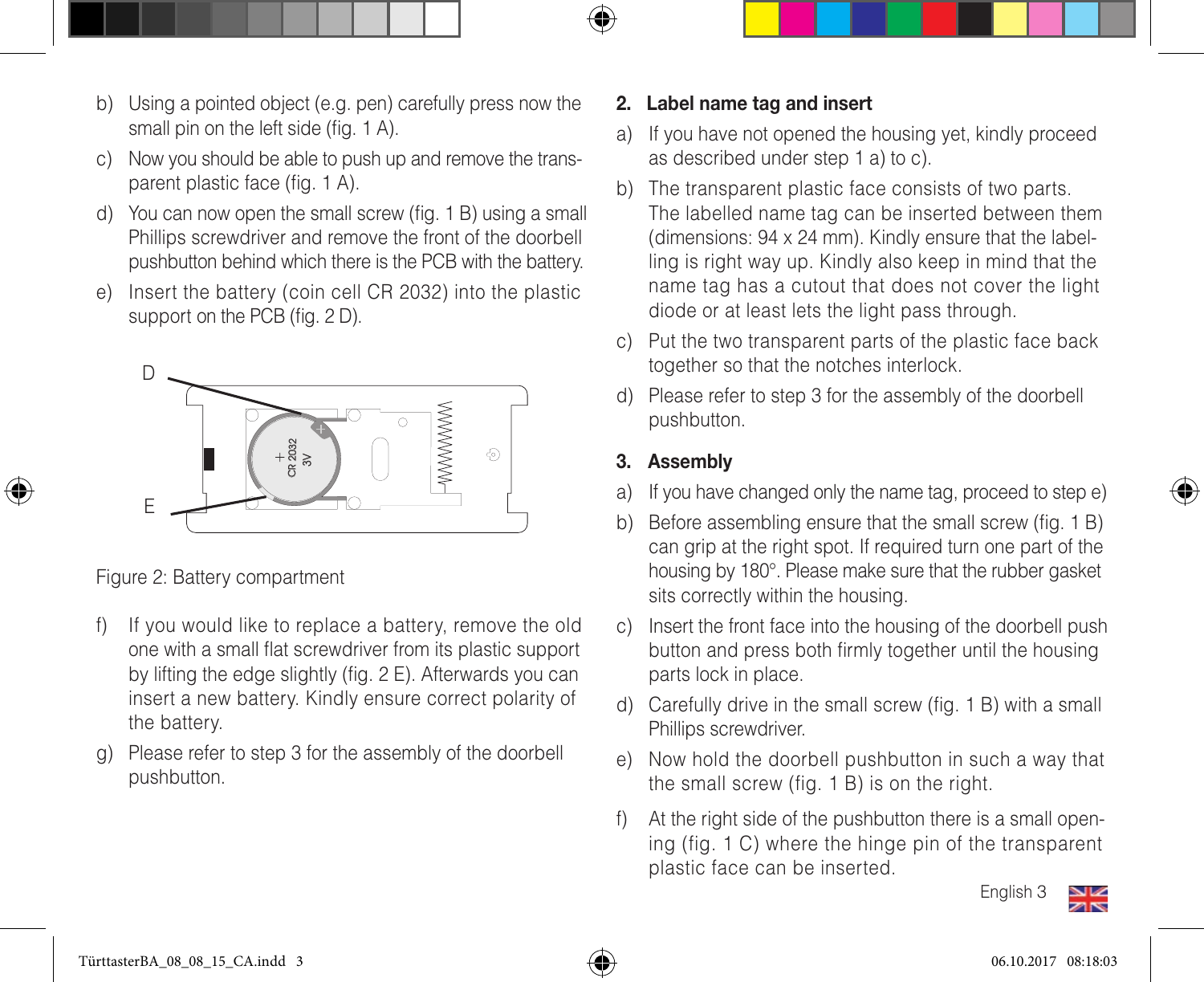- g) You can now position the transparent plastic face in such a way until it has almost reached its final position. You only have to carefully press the small pin (fig. 1 A) and to lock the transparent plastic face in place.
- **4. Do not forget to register your doorbell-pushbutton with your »signolux«-receivers!**
- a) Keep the function button of the according receiver pressed. The symbols light up in sequence. Release the button when the desired symbol is lit.
- b) Press the doorbell-pushbutton.
- c) Wait for approx. 20 seconds and test the function.

#### 5. Mounting the doorbell pushbutton

You can mount the doorbell pushbutton using the supplied strips of double-sided tape. Take care to adhere it to a smooth, dry and clean surface.

#### Important note:

Kindly keep in mind that metal parts and other building materials may interfere with the transmission of the radio signal. As they can be either visible or hidden at the desired mounting location you should always carry out a functional test at the mounting location before starting the mounting process, and, if required, choose a different mounting or installation location if the reception is not guaranteed.

#### Technical data

| Work range                                      | $-10$ bis $40^{\circ}$ C |
|-------------------------------------------------|--------------------------|
| Radio frequency                                 | 418 MHz / 915 MHz        |
| Range (open spaces)                             | up to 200 m              |
| HF capacity                                     | $<$ 10 mW                |
| Battery                                         | CR2032                   |
| Battery service life<br>(5 activations per day) | 18 months                |
| Dimensions (HxWxD)                              | 41 x 90 x 23 mm          |
| Weight                                          |                          |

This device complies to the following IC standards:

47 CFR Part 15; 2013 RSS-210 ISSUE 8



Technical specifications subject to change without prior notice.

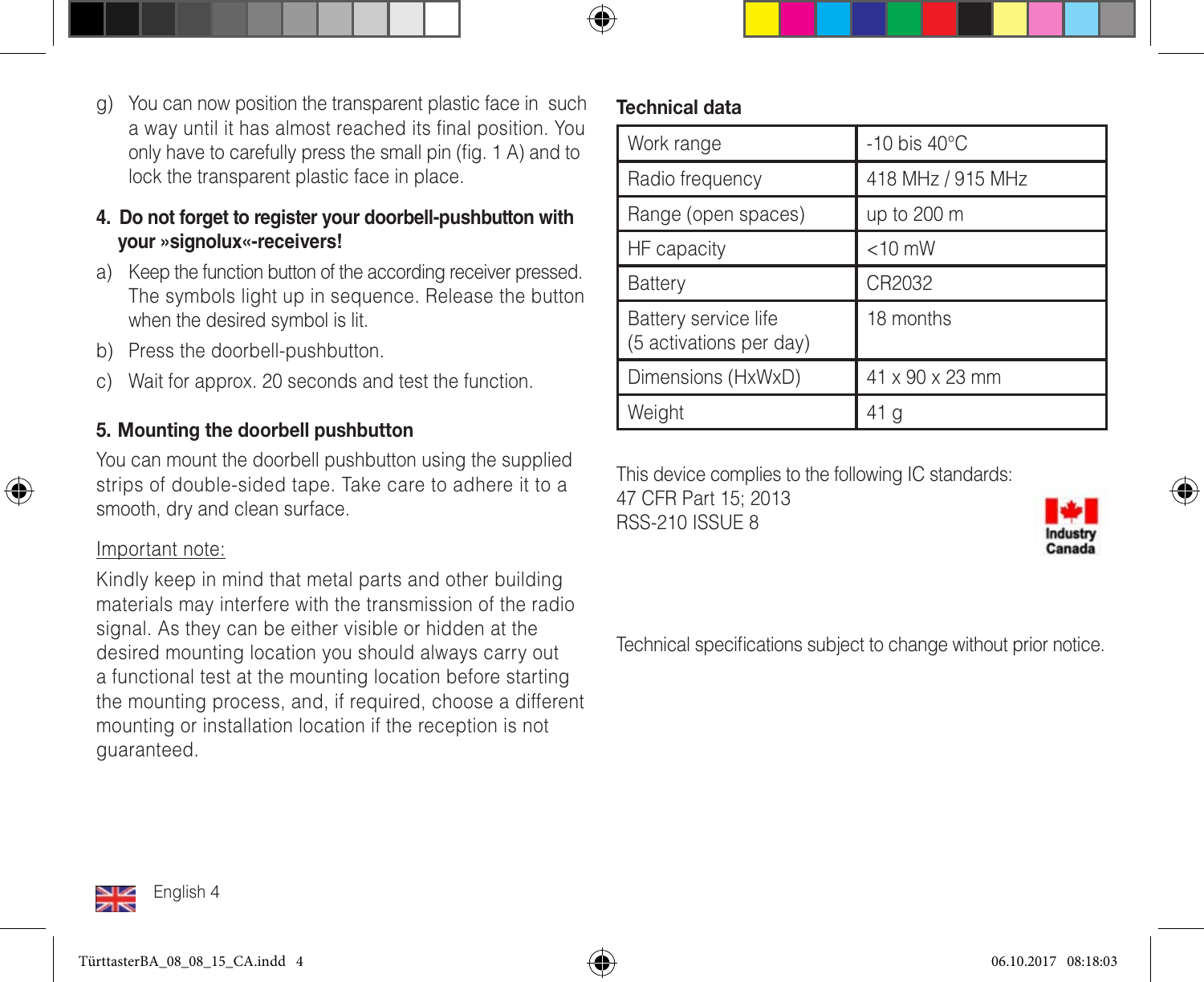Nous vous félicitons d'avoir acheté un appareil « signolux ». Vous avez opté pour un système moderne et fiable. Veuillez lire l'intégralité de ce mode d'emploi avec attention afin de mettre en service l'appareil correctement et de vous familiariser avec toutes les possibilités du système.

#### Contenu standard livré

Veuillez vérifier si toutes les pièces énumérées ci-dessous sont incluses  $\cdot$ 

- Bouton de sonnette de porte
- Pile (CR2032)
- Ruban adhésif double-face
- Mode d'emploi
- Carte de garantie

S'il manque des pièces, veuillez vous adresser aux revendeurs ou directement au fabricant.

# Consignes de sécurité

- Avant de mettre en service et d'utiliser l'appareil, veuillez lire attentivement et entièrement le mode d'emploi.
- Conservez soigneusement ce mode d'emploi pour qu'il soit également accessibles aux autres utilisateurs.
- Respectez toujours les consignes du fabricant et portez un équipement de protection adapté (par ex. lunettes de protection) lorsque vous utilisez des outils électriques.
- Avant de commencer le perçage, vérifiez si des câbles électriques et des conduites d'eau sont cachés dans les murs. En cas de doute, il est recommandé d'utiliser un détecteur de câbles et de conduites.

#### Principe de fonctionnement

Le système de signal lumineux se compose d'au moins un émetteur (par ex. bouton de sonnette de porte) et d'un récepteur « signolux ». Le système permet d'intégrer jusqu'à 8 émetteurs.

Lorsque, par exemple, le bouton de sonnette est actionné, un signal radio (impulsion radio de 418 MHz / 915 MHz) est transmis au récepteur « signolux ». Celui-ci retransmet les signaux reçus de manière sonore et visuelle par des sons et des signaux lumineux.

### Mise en service

#### 1. Mise en place et remplacement de la pile

Pour pouvoir mettre la pile bouton (type CR2032) en place, vous devez d'abord ouvrir le compartiment à pile.

a) Posez le bouton de sonnette de porte sur le plan de tra vail de manière à ce que les deux pivots du cache en plastique transparent (fig. 1A et C) se trouvent à l'arrière.



Figure 1: Bouton de sonnette de porte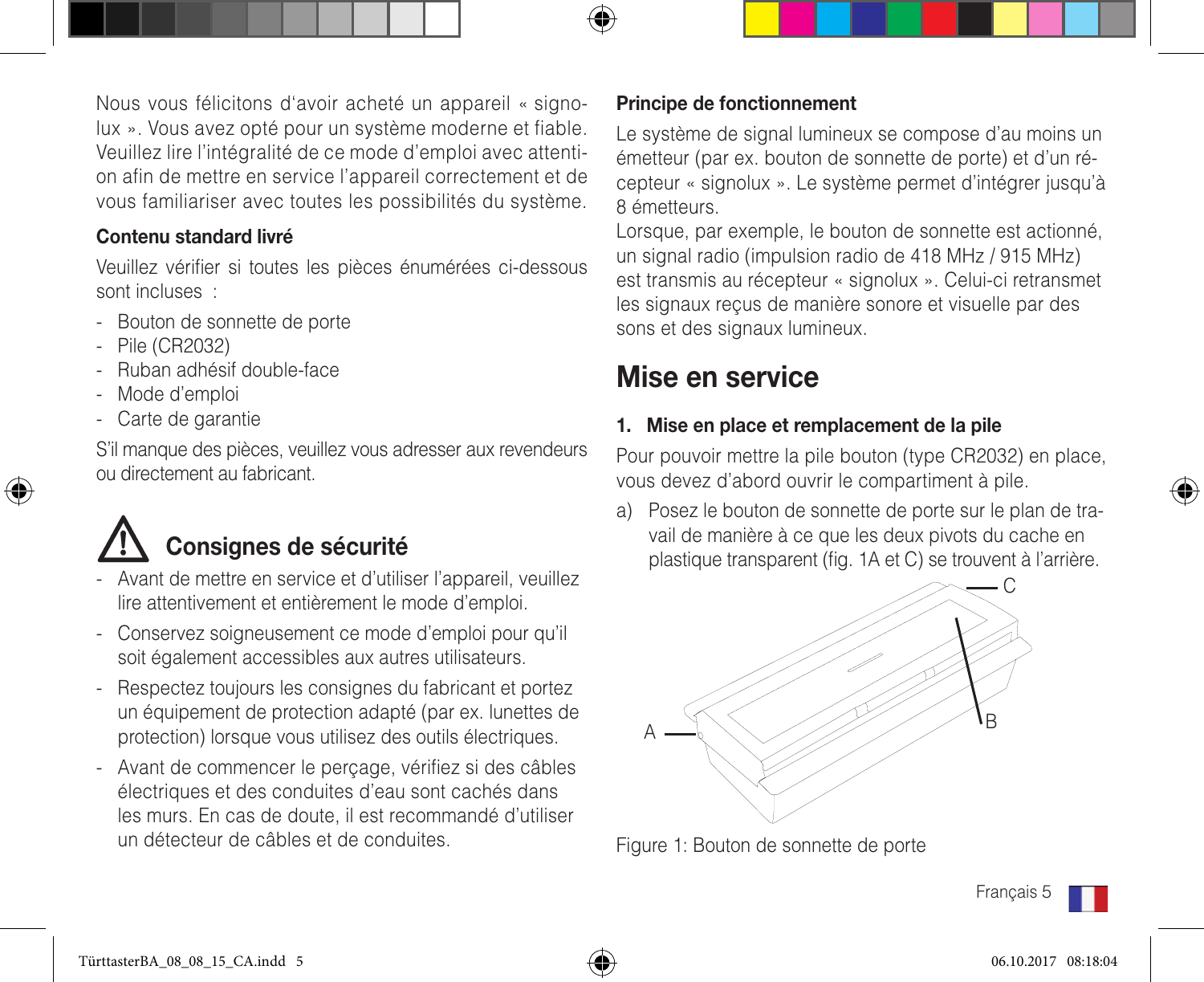- b) À l'aide d'un objet pointu (par ex. stylo à bille), appuyez ensuite prudemment sur la petite broche sur le côté gauche (fig. 1A).
- c) Le cache en plastique transparent doit alors pouvoir être soulevé à gauche (fig. 1A) et retiré.
- d) Vous pouvez maintenant ouvrir la petite vis (fig. 1B) avec un petit tournevis cruciforme et retirer la partie avant de du bouton de sonnette de porte derrière lequel se trouve la platine avec la pile.
- e) La pile (pile bouton CR 2032) peut maintenant être mise en place dans le logement en plastique sur la platine (fig. 2D).



Figure 2: Compartiment à pile bouton

- f) Pour remplacer la pile, sortez la pile précédente de son logement en plastique en la soulevant légèrement sur le côté à l'aide d'un tournevis plat (fig. 2E). Vous pouvez ensuite installer la nouvelle pile. Veuillez respecter la polarité de la pile.
- g) Pour l'assemblage de du bouton de sonnette de porte, voir point 3.

#### 2. Mettre une inscription sur l'étiquette et l'insérer

- a) Si vous n'avez pas encore ouvert le boîtier, procédez tel que décrit au point 1 a) à c).
- b) Le cache en plastique transparent se compose de deux pièces. L'étiquette portant votre inscription (dimensions : 94 x 24 mm) se glisse entre ces deux pièces. Veillez à ce que l'inscription soit dans le bon sens. Veillez égale ment à ce que l'étiquette comporte une fente qui ne couvre pas la diode électroluminescente ou que du moins elle laisse transparaître la lumière.
- c) Réassemblez les deux pièces transparentes du cache en plastique de manière à ce qu'elles s'encliquètent.
- d) Pour l'assemblage de du bouton de sonnette de porte, voir point 3.

#### 3. Assemblage du bouton de sonnette de porte

- a) Si vous avez uniquement modifié l'étiquette, passez di rectement au point e).
- b) Avant l'assemblage, veillez à ce que la petite vis (fig. 1B) s'insère au bon endroit. Le cas échéant, tournez le boîtier de 180°.
- c) Insérez la partie avant dans le boîtier du bouton de son nette de porte et poussez prudemment sur les deux élé ments jusqu'à ce qu'ils s'encliquètent. Veillez à ce que le joint en caoutchouc soit correctement placé.
- d) Serrez prudemment la petite vis (fig. 1B) à l'aide d'un tournevis cruciforme.
- e) Placez ensuite le bouton de sonnette de porte de manière à ce que la petite vis (fig. 1B) se trouve à droite.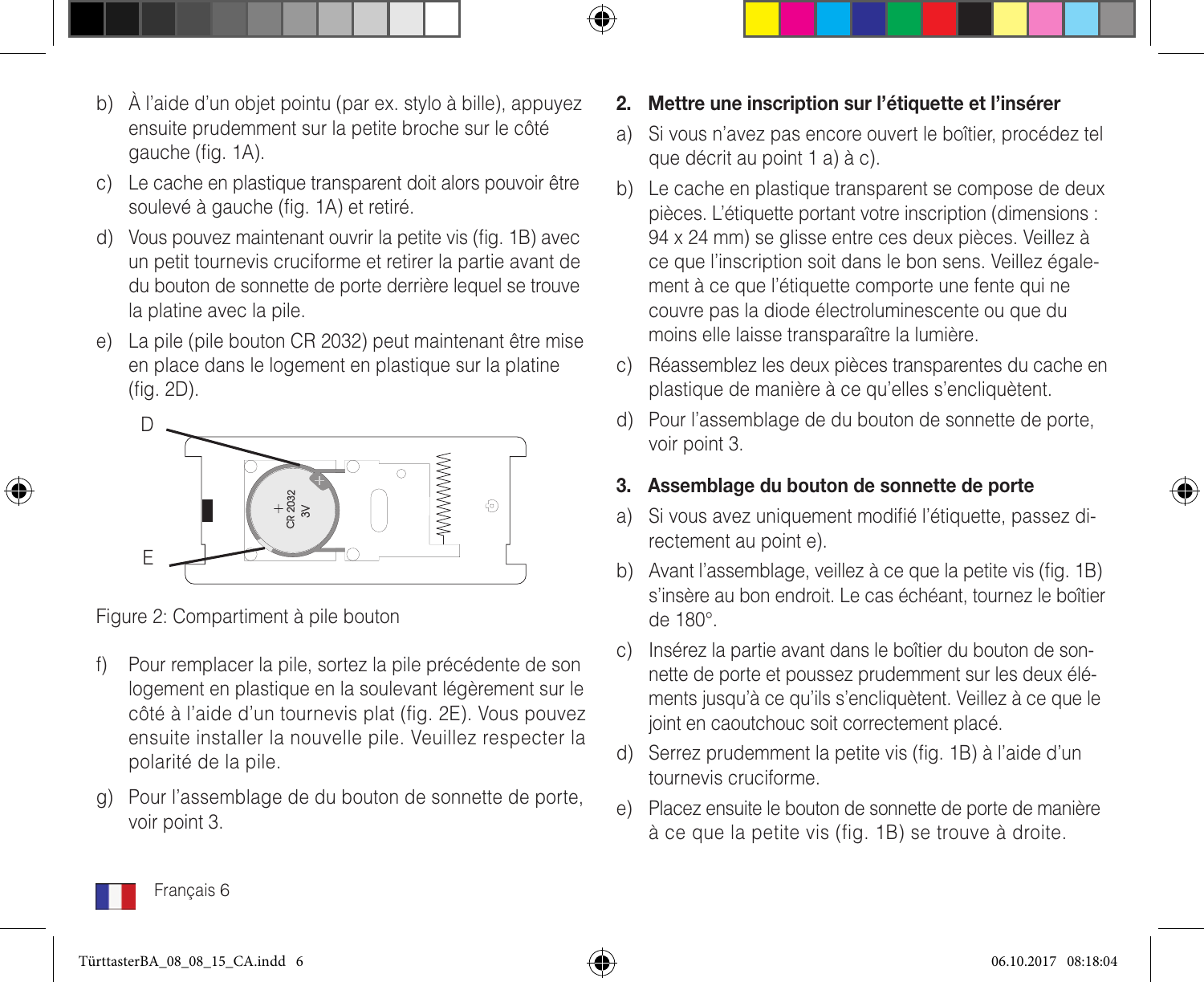- f) À droite du bouton, se trouve une petite ouverture (fig. 1C), dans laquelle la broche de charnière du cache en plas tique transparent peut s'insérer.
- g) Vous pouvez maintenant poser le cache en plastique transparent jusqu'à ce qu'il soit pratiquement en posi tion finale. Il vous suffit ensuite d'introduire prudemment la petite broche (fig. 1A) et de faire s'encliqueter le cache en plastique transparent.
- **2. N'oubliez pas de déclarer le bouton d'appel au récepteurs »signolux« !**
- a) Maintenez la touche fonction de l'émetteur longuement enfoncée. Les symboles s'illuminent les uns après les autres. Relâchez la touche dès que le symbole souhaité s'allume.
- b) Actionnez le bouton de sonnette de porte.
- c) Attendez env. 20 secondes et testez ensuite la fonction.

#### 5. Fixation du bouton de sonnette de porte

Vous pouvez fixer le bouton de sonnette de porte à l'aide du ruban adhésif à double face fourni.. Faites attention à une surface lisse, propre et sec.

Remarque importante : Veuillez noter que les pièces métalliques et d'autres matériaux de construction peuvent gêner la propagation du signal radio. Comme ceux-ci peuvent être présents de manière visible ou invisible à l'endroit de fixation ou d'installation, il est conseillé d'effectuer un test radio à l'endroit exact de la fixation avant toute fixation et le cas échéant de choisir un autre endroit de fixation lorsque la réception n'est pas garantie.

#### Caractéristiques techniques

| Plage d'opération                                    | $-10$ à $40^{\circ}$ C |
|------------------------------------------------------|------------------------|
| Fréquence radio                                      | 418 MHz / 915 MHz      |
| Portée (aire dégagée)                                | jusqu'à 200 mètres     |
| Puissance HF                                         | $<$ 10 mW              |
| Pile                                                 | CR2032                 |
| Durée de vie de la pile<br>(5 utilisations par jour) | 18 mois                |
| Dimensions (HxlxP)                                   | 41 x 90 x 23 mm        |
| Poids                                                | 41                     |

Cet appareil est conforme aux exigences des directives de IC suivantes :

47 CFR Part 15; 2013 RSS-210 ISSUE 8



Sous réserve de modifications techniques.